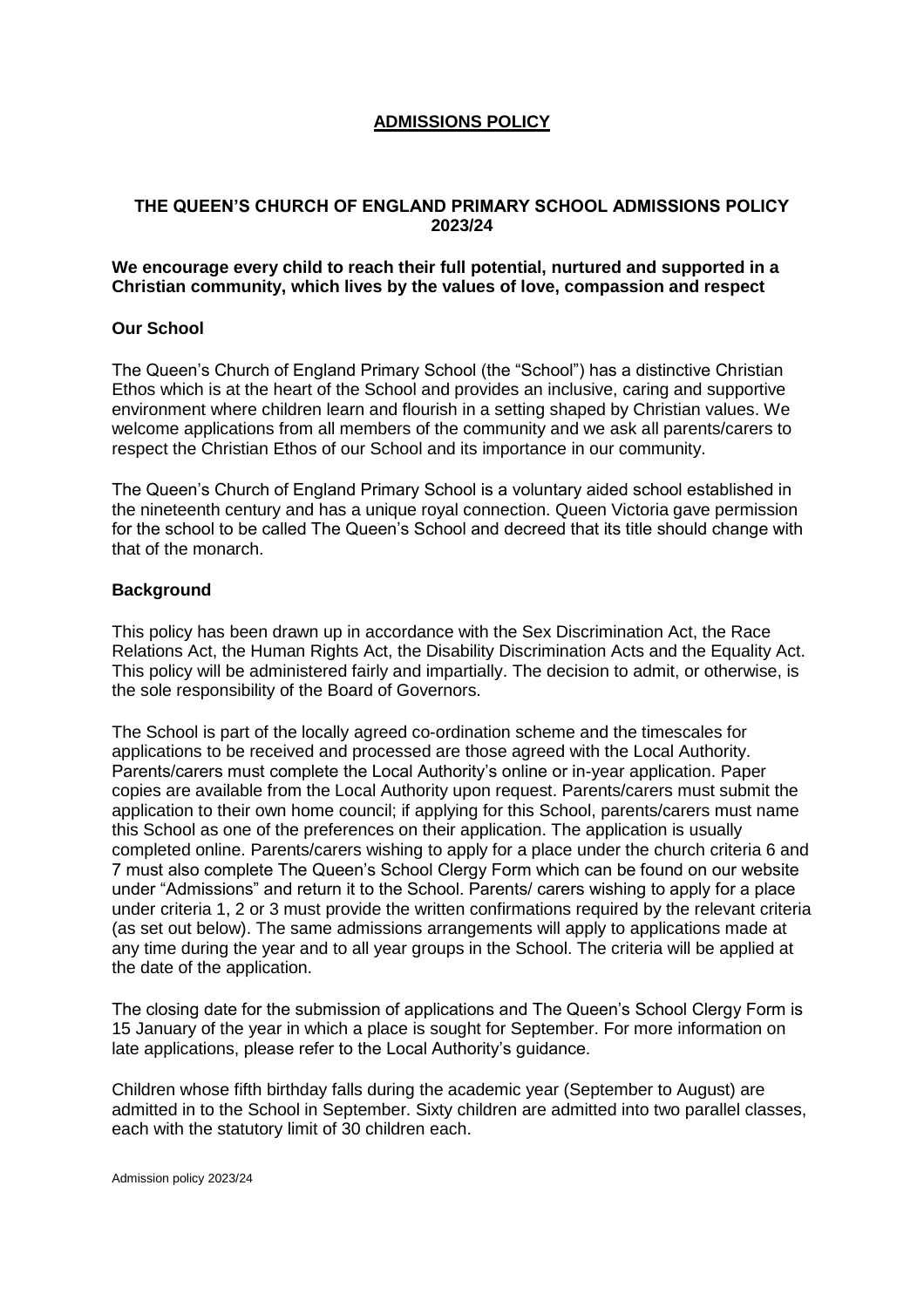# **Acceptance criteria**

The oversubscription criteria below are applied in order of priority when there are more than 60 applicants for places. Unless otherwise specified priority will be given to those children living nearest the School (calculated using Local Authority Procedures). If two or more applicants live the same distance from the School and there are insufficient places to admit all applicants, places will be allocated by drawing lots by persons unaffiliated with the School.

## **Oversubscription Criteria for Admission to The Queen's Church of England Primary School (the "School")**

These oversubscription criteria are intended to reflect the fact that the School is a distinctive, but inclusive, Church of England community school for local families.

- **1. A Looked After Child or a Previously Looked After child**
- **2. A Child with an Exceptional and Professionally Supported Medical or Social Need**
- **3. A child who does not qualify under criteria 1 or 2 and who lives within the boundaries of the Kew Ecclesiastical (Anglican) Parishes where the child is eligible for the Pupil Premium Grant (PPG). There is the potential of three places each academic year to be offered under this criterion. In the event that there are more than three children who qualify under this criterion in an application cycle, these three places will be assigned to the qualifying children in order of proximity to the School by the Shortest Route, as calculated by the Local Authority.**
- **4. A child of a member of staff of the School where: (a) the member of staff has been employed at the School for two or more years at the time at which the application for admission to the School is made; and/or**

**(b) the member of staff is recruited to fill a vacant post for which there is a demonstrable shortage.** 

**There is the potential of two places each academic year to be offered under this criterion. If criteria 4 is oversubscribed, places will be allocated in the following order of priority:** 

- **(i) children with a Sibling already at the School;**
- **(ii) the greater the length of service of the relevant member of staff; and**
- **(iii) the greater proportion of a full-time week which the relevant member of staff is employed to work.**

**In the event of a tie, places will be allocated by drawing lots by persons unaffiliated with the School.** 

**5. A child whose Sibling will be at the School at the time of entry** (other than Siblings of children who were admitted under criteria 4, such Siblings to be admitted under criteria 4 where the parent is a member of staff at the time of application). If criteria 5 is oversubscribed, places will be allocated based on the age of the Sibling already attending the School, meaning that applicants whose Siblings are younger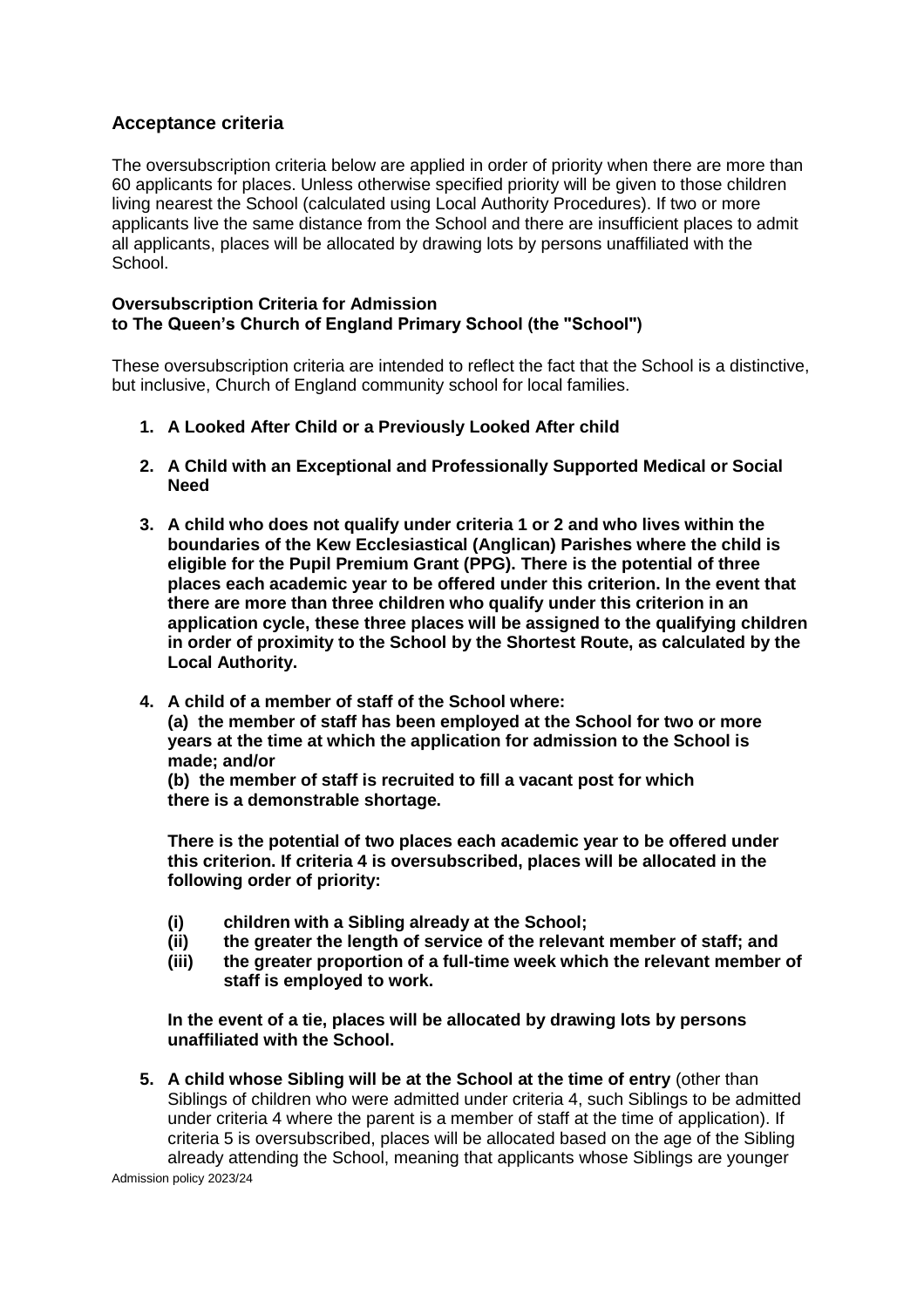will have priority. For example, an applicant who has a Sibling at the School in Year 2 will have priority over an applicant who has a Sibling at the school in Year 5. In the event that a tiebreaker is needed, places will be assigned in order of proximity to the School by the Shortest Route, as calculated by the Local Authority. In the event a further tiebreaker is needed, places will be allocated by drawing lots by persons unaffiliated with the School.

- **6. A child who lives within the boundaries of the Kew Ecclesiastical (Anglican) Parishes where one or both parents/carers are Committed and Regular Worshippers of one of the three Kew Church of England churches.** In the event that a tiebreaker is needed, places will be assigned in order of proximity to the School by the Shortest Route, as calculated by the Local Authority. In the event a further tiebreaker is needed, places will be allocated by drawing lots by persons unaffiliated with the School.
- **7. A child who lives within the boundaries of the Kew Ecclesiastical (Anglican) Parishes where one or both parents/carers are Committed and Regular Worshippers of a Christian Church**. In the event that a tiebreaker is needed, places will be assigned in order of proximity to the School by the Shortest Route, as calculated by the Local Authority. In the event a further tiebreaker is needed, places will be allocated by drawing lots by persons unaffiliated with the School.
- **8. Any remaining places will be given in order of proximity to the School by the Shortest Route, as calculated by the Local Authority.** In the event a tiebreaker is needed, places will be allocated by drawing lots by persons unaffiliated with the School.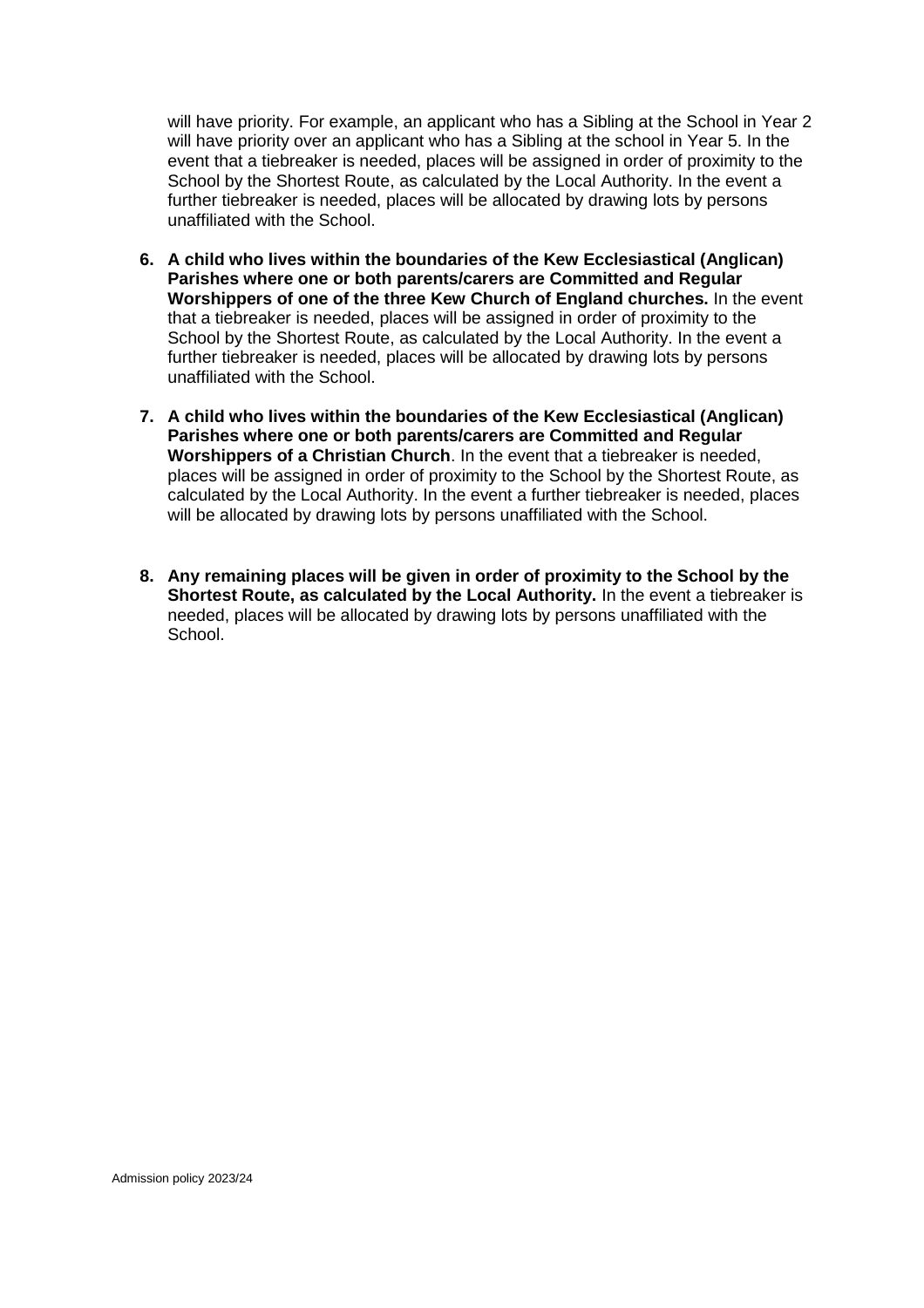## **Definitions and Interpretation**

# **1. Looked after children or previously looked after children**

A looked after child is a child who is (a) in the care of a local authority, or (b) being provided with accommodation by a local authority in the exercise of their social services functions (see the definition in Section 22(1) of the Children Act 1989) at the time of making an application to the school. A previously looked after child is a child who immediately after being looked after became subject to an adoption, child arrangements, or special guardianship order including those who appear (to the admission authority) to have been in state care outside of England and ceased to be in state care as a result of being adopted. An adoption order is an order under the Adoption Act 1976 (see Section 12 adoption orders) and children who were adopted under the Adoption and Children Act 2002 (see Section 46 adoption orders). A 'child arrangements order' is an order settling the arrangements to be made as to the person with whom the child is to live under Section 8 of the Children Act 1989 as amended by Section 14 of the Children and Families Act 2014. Section 14A of the Children Act 1989 defines a 'special guardianship order' as an order appointing one or more individuals to be a child's special guardian (or special guardians). The Governors will require written confirmation that the child is looked after, or previously looked after, and will be so at the time of making an application to the school

- **2. Sibling means full, step, half, foster and adopted sibling living in the same household.**
- **3. Child With An Exceptional And Professionally Supported Medical Or Social Need means a child whose application is supported by written evidence (to the satisfaction of the Admissions Committee, in their sole discretion) from a specialist health professional, social worker or other care professional. This evidence must be received by the school by the closing date for applications. The evidence must set out the reasons why the child's needs can only be met at The Queen's School and the difficulties that would be caused to the child if the child had to attend another school.**
- **4. Kew Ecclesiastical Anglican Parishes means the parishes of St Anne's, Kew; St Philip & All Saints (The Barn Church); and St Luke's. "Living within" refers to the child's permanent residence at the closing date for applications.**
- **5. Pupil Premium Grant (PPG) means the grant paid by the Department of Education to the School for the improvement in attainment of qualifying disadvantaged pupils. PPG is payable in respect of children in various circumstances, including children who qualify for free school meals (FSM.) More details are available from the School (info@queens.richmond.sch.uk; http://www.queens.richmond.sch.uk) or from Achieving for Children (freeschoolmeals@achievingforchildren.org.uk.). Written evidence (to the satisfaction of the Admissions Committee, in their sole discretion) which**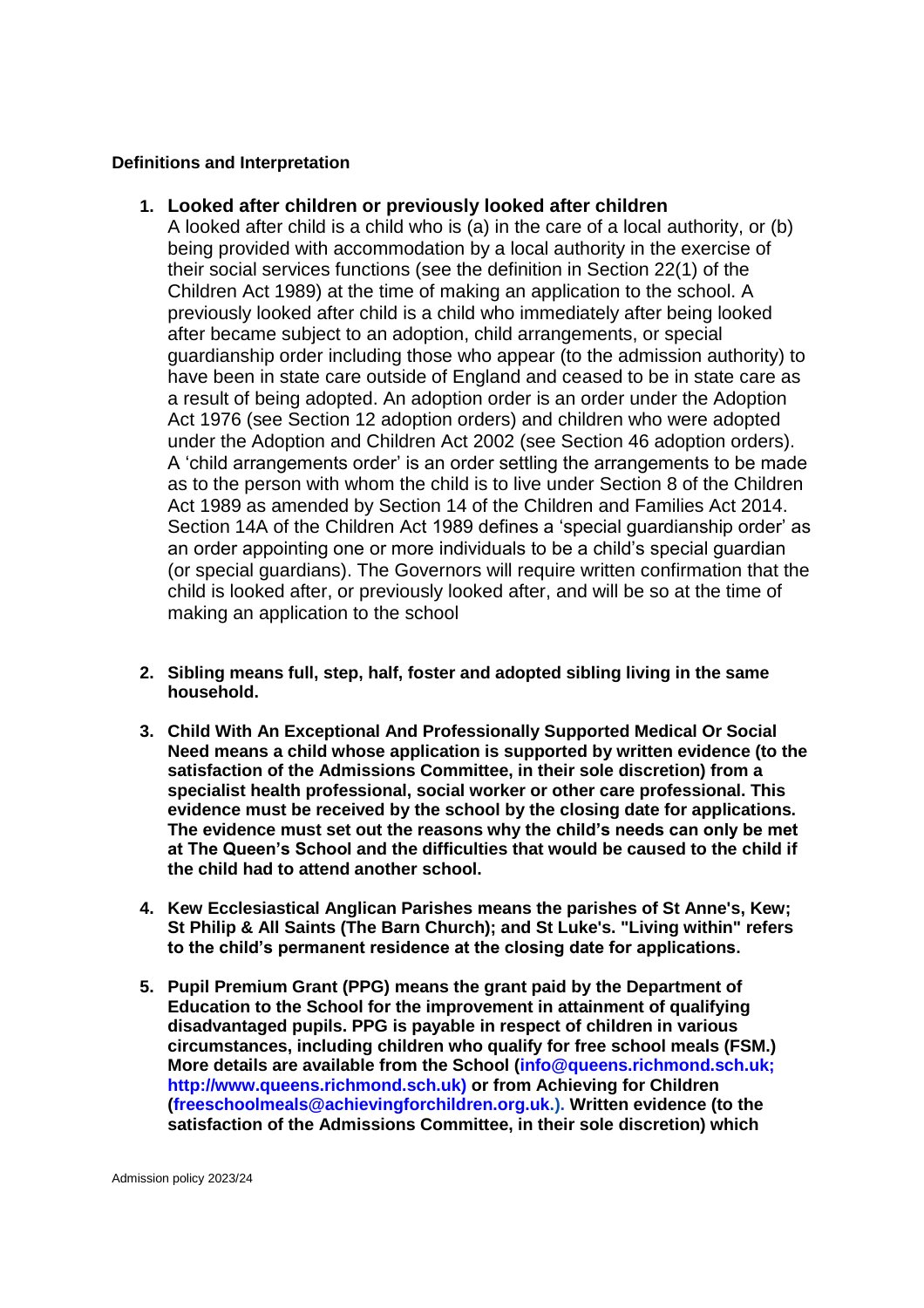**demonstrates that the child is PPG eligible must be received by the school by the closing date for applications.** 

**6. Committed and Regular Worshipper means attending a church service at least twice a month for at least two years immediately preceding the closing date for applications, as well as participation in at least two of the activities detailed in The Queen's School Clergy Form. A Queen's School Clergy Form, approved and signed by the relevant minister/vicar/priest/religious leader, must be received by the closing date for applications. If you or your minister/vicar/priest/religious leader have moved during the requisite two-year period, a Queen's School Clergy Form must be approved and signed by each minister/ vicar/priest/religious leader in respect of each church/place of worship attended in the requisite two-year period. The Queen's School Clergy Form is available on the School website.** 

*In the event that during the period specified for attendance at worship the church has been closed for public worship and has not provided alternative premises for that worship, the requirements of these [admissions] arrangements in relation to attendance will only apply to the period when the church or alternative premises have been available for public worship*

- **7. Kew Church of England Churches means St. Anne's, Kew; St. Philip & All Saints (The Barn Church); and St. Luke's.**
- **8. "Christian Church"** is one that is a full member of Churches Together In Kew, Churches together in England, Churches together in Britain and Ireland, the Evangelical Alliance or churches affiliated to Affinity.
- 9. **"Shortest Route"** is the shortest route by road and/ or maintained footpath (allowing for bridges over the railway line) from the property to the nearest pedestrian school gate. Accessibility by private or public transport will not be considered. All distances will be measured using the Council's School Admissions geographical information system. Applicants from the same building will be treated equally regardless of the floor on which they live.
- 10. **Joint care arrangements.** If your child lives equally between two properties the Local Authority will use one address to determine the outcome of an application: the principal parental address. In the absence of a formalised legal care arrangement, the Local Authority will usually determine the principal parental address to be the address where a parent who holds parental responsibility permanently lives along with the child. In cases of shared care (both parents hold parental responsibility and care is split or shared), the Local Authority will determine the principal parental address to be that of the parent who undertakes the majority of care during the school week. Please refer to the Admission to Richmond's Primary Schools brochure on the Richmond School Admissions website for further information.
- 11. "**Christian Ethos**" means the Christian values as understood, taught and practiced in the Church of England.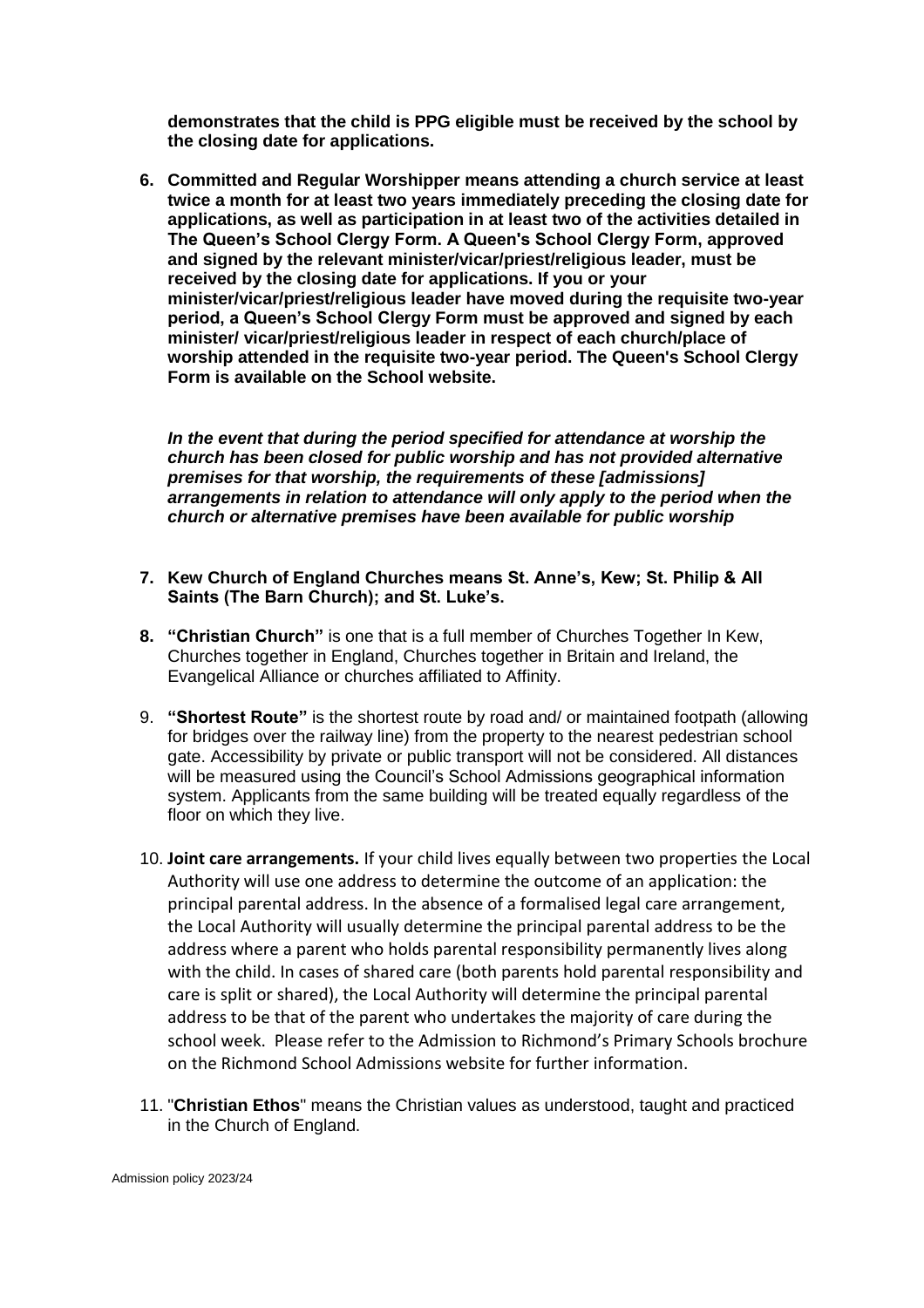# **FURTHER INFORMATION**

For further information on primary school admissions, please refer to the Local Authority's guidance, found at: https://www.richmond.gov.uk/primary\_school\_admissions.

#### **When children start school**

Children start school in the September of the school year in which they will become five years old, which means that most children are four years old when they start school. Children reach statutory school age at the beginning of the term following their fifth birthday. Statutory school age means the age when a parent/carer is legally required to make sure their child attends school (or is educated other than at school).

Parents/carers considering The Queen's Church of England Primary School for their child are invited to make an appointment to visit the School, or to register for a tour (dates advertised on the School website), once the child has reached three years of age. Following the visit, applications to the school should be made using the Local Authority online application system that can be found at www.eadmissions.org.uk. The School can be named as one of the preferences on this system. Parents/carers wishing to apply for a place under the church criteria 6 or 7 must also complete The Queen's School Clergy Form (available on the School website) and return it to the School. If parents/carers are unable to make an application online, please contact Richmond Admissions on 020 8547 5569 between the hours of 9 am and 2 pm.

## **Request to delay entry to school in the same year (known as deferred entry)**

If you feel that your child is not ready to start school in the September following their fourth birthday, you can either arrange for your child to attend part time until they reach statutory school age, or defer the date your child is admitted to the school until later in the Reception year. If your child's entry is deferred, the School must hold your child's place until the start of the summer term of the child's reception year, and not offer it to another child.

If your child was offered a place at the School and you wish either for your child to attend part time or to defer your child's entry until later in the Reception year, you will need to confirm this with the School, by writing to the Headteacher at the earliest opportunity and before the start of the Autumn term.

## **Admission outside of the child's normal age group**

Children are normally educated in school with others of their age group; however, in exceptional circumstances parents/carers may seek a place outside of their child's normal age group. It is usually considered beneficial for children to remain in their appropriate chronological year and exceptions are few.

If you would like to request for your child to be educated outside their normal age group, you must still make an application for a school place at the usual time. You will need to put your request separately in writing, stating clearly why you feel admission to a different year group is in the child's best interests. You may provide supporting professional evidence should you wish to do so.

Each request will be carefully considered, and a decision made on the individual merits of each case. The decision will take into account your views, information about your child's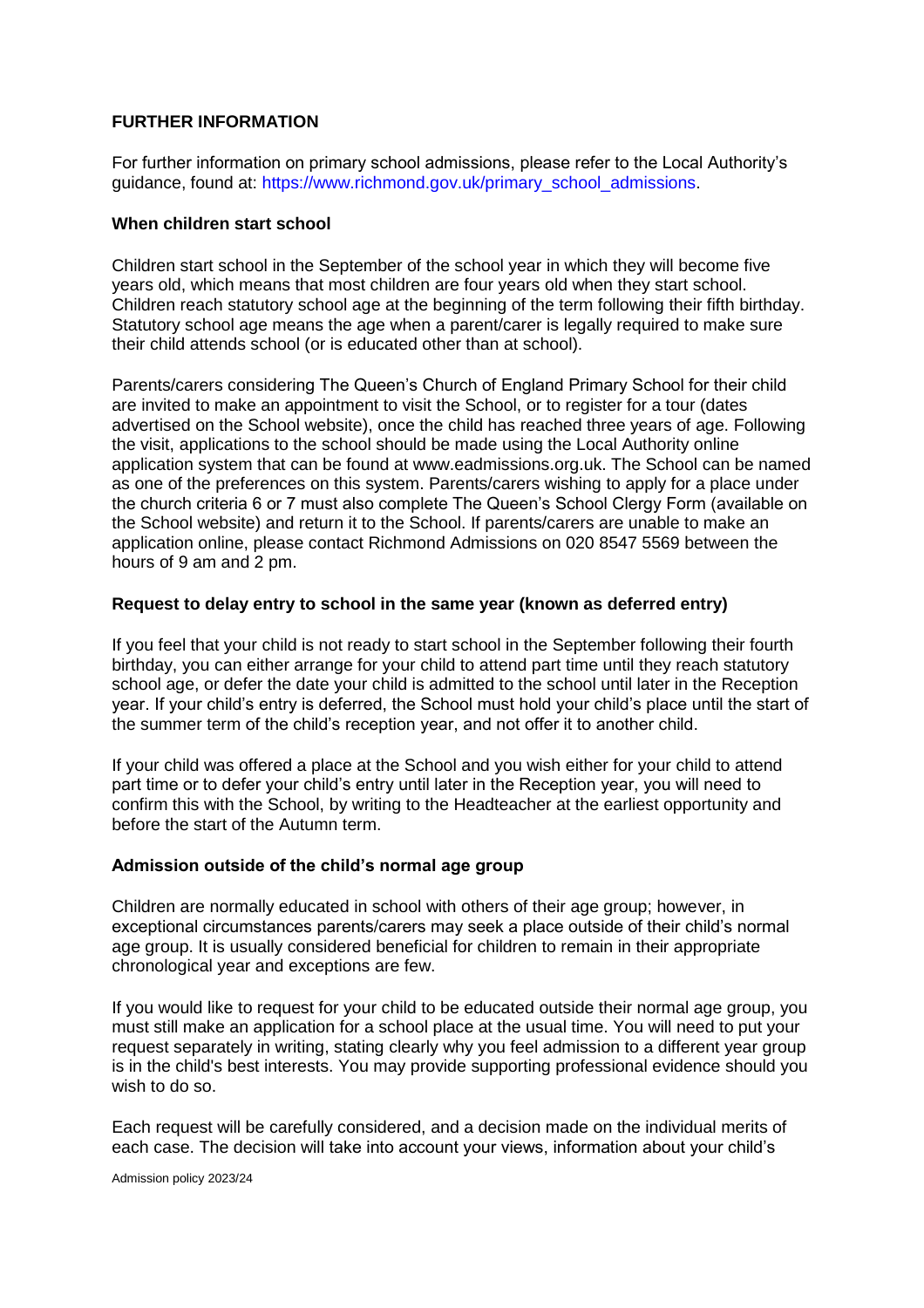academic, social and emotional development, their medical history and the views of a medical professional, if applicable as outlined in the Local Authority Primary Schools Booklet.

## **Special educational needs**

Parents/Carers of pupils who have a statement of special educational needs or an Education, Health and Care (EHC) Plan are required to apply for school places separately through the local authority from whom advice is available. If a child with a statement or EHC Plan is placed in the school by the local authority before the normal admission round, the number of places available to other applicants will be reduced. The Governors will admit all those pupils whose statement or EHC Plan names the School.

## **Late applications**

The Governors will consider late applications in accordance with the procedure in the local authority's school admissions booklet.

## **Waiting list**

Following an application, if the school is unable to offer a place for a child they will be placed on a waiting list, which is maintained by the Local Authority. The waiting list is ordered in accordance with the School's oversubscription criteria. If a vacancy arises, the child at the top of the waiting list will be offered a place. Existing waiting list positions may move up or down as a result of ranking new applicants. The waiting list remains open until the end of the summer term. Parents/carers who wish their child to remain on the waiting list beyond the end of the Summer Term must notify the Local Authority of this in writing. If a child is withdrawn from the waiting list by their parent/carer, or is offered a spot from the waiting list but declines it, the parent/carer would need to reapply to the Local Authority for the child to go back onto the waiting list.

## **Fair Access**

The School is committed to taking its fair share of students who are hard to place in accordance with the locally agreed fair access protocol. Students admitted under the protocol will take priority over any children on the waiting list and this may include, on occasion, admitting above the planned admission number.

## **Withdrawal of offers**

Withdrawal of offers of places will be considered by the Governors, in liaison with the Local Authority, in accordance with Local Authority address verification policy as outlined in the Local Authority Primary Schools Brochure. In fairness to all parents/carers the Board of Governors reserves the right to withdraw the offer of a place if fraudulent or deliberately misleading information of any sort has been used on an application.

# **Appeals**

Parents/carers who are not offered a place for their child have the right to appeal to an independent appeal panel. Parents/carers wishing to appeal should obtain an appeal form from the school. The form should be sent to the Clerk to the Appeal panel, c/o the School (Cumberland Road, Kew, Richmond, TW9 3HJ.) Appeal Applications must be received by